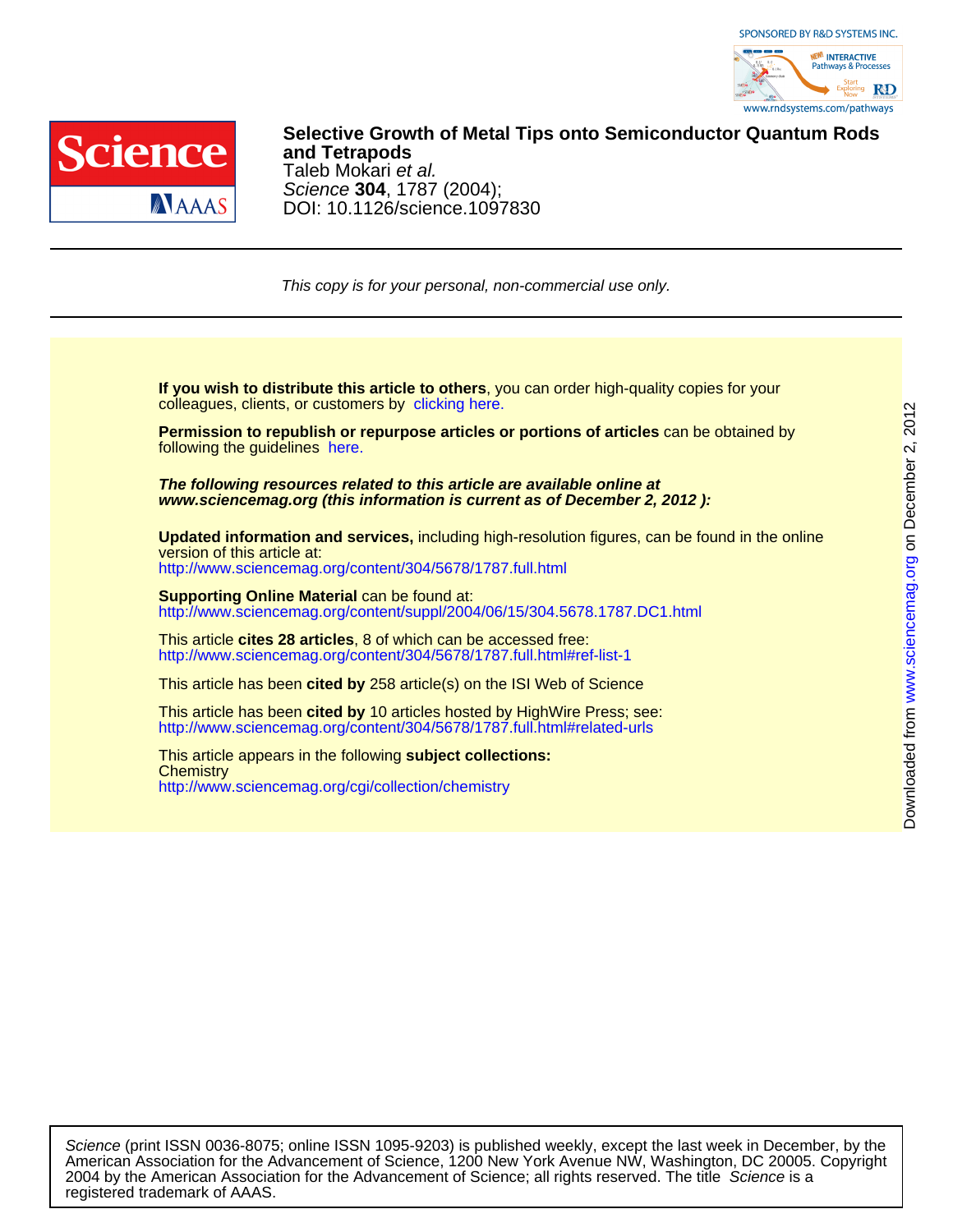- 30. W. Schultz, *Curr. Opin. Neurobiol.* **14**, 139 (2004).
- 31. D. J. Barraclough, M. L. Conroy, D. Lee, *Nature Neurosci.* **7**, 404 (2004).
- 32. M. C. Dorris, P. W. Glimcher, *Soc. Neurosci. Abstr.* **767**, 1 (2003).
- 33. J. W. Bisley, M. E. Goldberg, *Science* **299**, 81 (2003).
- 34. C. Koch, S. Ullman, *Hum. Neurobiol.* **4**, 219 (1985).
- 35. L. Itti, C. Koch, *Nature Rev. Neurosci.* **2**, 194 (2001).
- 36. R. J. Herrnstein, W. Vaughan, in *Limits to Action: The*

*Allocation of Individual Behavior*, J. E. R. Staddon, Ed. (Academic Press, New York, 1980), pp. 143–176.

- 37. R. J. Herrnstein, D. Prelec, *J. Econ. Perspect.* **5**, 137 (1991). 38. M. Davison, W. M. Baum, *J. Exp. Anal. Behav.* **74**, 1 (2000).
- 39. C. B. Harley, *J. Theor. Biol.* **89**, 611 (1981).
- 40. We thank C. R. Gallistel for advice in the planning of these experiments; W. Bair and H. S. Seung for contributions to data analysis; A. E. Rorie for discussions; S. Rosenbaum for animal training; and J. M. Nichols and M. Cohen for comments on an early version of this manuscript. Supported by the National Eye In-

# **Selective Growth of Metal Tips onto Semiconductor Quantum Rods and Tetrapods**

## Taleb Mokari,<sup>1,2</sup> Eli Rothenberg,<sup>1,2</sup> Inna Popov,<sup>2</sup> Ronny Costi,<sup>1,2</sup> Uri Banin $1.2^*$

We show the anisotropic selective growth of gold tips onto semiconductor (cadmium selenide) nanorods and tetrapods by a simple reaction. The size of the gold tips can be controlled by the concentration of the starting materials. The new nanostructures display modified optical properties caused by the strong coupling between the gold and semiconductor parts. The gold tips show increased conductivity as well as selective chemical affinity for forming self-assembled chains of rods. Such gold-tipped nanostructures provide natural contact points for self-assembly and for electrical devices and can solve the difficult problem of contacting colloidal nanorods and tetrapods to the external world.

Anisotropic growth of nanomaterials has led to the development of complex and diverse nanostructures such as rods (*1*, *2*), tetrapods (*3*), prisms (*4*), cubes (*5*), and additional shapes (*6*, *7*). These architectures display new properties and enrich the selection of nano–building blocks for electrical, optical, and sensorial device construction. New functionality, such as emissive or rectifying junctions, is introduced into the nanostructure by anisotropic growth with compositional variations. This has been realized by growing semiconductor heterostructures such as p-n junctions and material junctions (e.g., GaAs/GaP) in nanowires (*8*, *9*). In the case of colloidal nanocrystals, growth of a dot-rod structure composed of two different semiconductors and other complex branched structures was achieved (*10*). In these examples, anisotropic growth was performed with the same material type (semiconductor). Here we report the selective anisotropic growth of two different material systems, a metal onto a semiconductor. We developed a simple method for the selective growth of gold dots onto the tips of colloidal semiconductor nanorods and tetrapods. This combination provides new functionalities to the nanostructures, the most important of which is the formation of natural anchor points that can serve as a recognition element for directed self-assembly and for wiring them onto electrical circuitry.

This advancement has direct relevance to the problem of contact reproducibility and contact resistance that has hindered the study of conductance in nanostructures. Recently there have been reports of good connectivity for micrometer-long quasi–one-dimensional structures such as nanotubes and nanowires (*11*–*13*). However, wiring of the shorter colloidal semiconductor rods and tetrapods studied here, with arm lengths of less than 100 nm, has long been an open issue. The use of bifunctional organic ligands, primarily dithiols, as contacting ligands—as used in scanning tunneling microscopy studies (*14*) and in transport measurestitute and the Howard Hughes Medical Institute. L.P.S. and G.S.C. received additional support from Stanford Graduate Fellowships.

#### **Supporting Online Material**

www.sciencemag.org/cgi/content/full/304/5678/1782/DC1 Materials and Methods Fig. S1

References and Notes

16 December 2003; accepted 22 April 2004

# **REPORTS**

ments (*15*)—creates a tunneling barrier, and transport is often dominated by the contact resistances. The use of DNA-based assembly for creating functional circuitry (*16*, *17*) also requires selective anchor points for the directed assembly of nanostructures (*18*). The Au tips are natural recognition elements for this task as well as for creating complex self-assembled architectures with semiconductor rods and tetrapods in solution (*19*) and onto substrates.

We prepared CdSe rods and tetrapods of different dimensions by high-temperature pyrolysis of suitable precursors in a coordinating solvent containing a mixture of trioctylphosphineoxide and phosphonic acids (*1*, *20*, *21*). We dissolved  $AuCl<sub>3</sub>$  in toluene with the addition of dodecyldimethylammonium bromide (DDAB) and dodecylamine. For growth of Au tips, we mixed this solution at room temperature with a toluene solution of the colloidal-grown CdSe nanorods or tetrapods. After the reaction, the quantum rods were precipitated by addition of methanol and separated by centrifugation. The purified product could then be redissolved in toluene for further study (*22*).

Figure 1 presents transmission electron microscopy ( TEM) images showing growth of Au onto CdSe quantum rods of dimensions  $29 \times 4$ nm (length  $\times$  diameter); the procedure involved gradual addition of larger amounts of Au precursors (see Table 1 for details). Selective Au growth onto the rod tips (Fig. 1, B to D) is clearly identified as the appearance of points with enhanced contrast. The rods now appear as "nanodumbbells." Moreover, by controlling the amount of initial Au precursor, it is possible to control the size of the Au tips on the nano-dumbbell edges, from  $\sim$ 2.2 nm (Fig. 1B) to  $\sim$ 2.9 nm (Fig. 1C) to  $\sim$  4.0 nm (Fig. 1D) (see Table 1). The procedure clearly leads to the growth of

**Table 1.** Details for Au growth on 29  $\times$  4 nm rods as shown in Fig. 1, with average dimensions (full histograms are shown in fig. S1).

| Sample | Nanocrystals<br>(mg) | Dodecylamine<br>(mg) | <b>DDAB</b><br>(mg) | AuCl <sub>3</sub><br>(mg) | Rod size<br>$(L \times D, nm)$ | Gold ball size<br>(nm) |
|--------|----------------------|----------------------|---------------------|---------------------------|--------------------------------|------------------------|
|        |                      |                      |                     |                           | $29 \times 4$                  | (original rod)         |
|        | 10                   | 40                   | 25                  | 4                         | $25.6 \times 3.3$              | 2.22                   |
|        | 10                   | 90                   | 50                  | 8                         | $23.9 \times 3.4$              | 2.9                    |
| 4      | 10                   | 160                  | 100                 | 13.5                      | $20.8 \times 3.2$              | 4                      |

<sup>1</sup>Institute of Chemistry, Farkas Center for Light-Induced Processes, <sup>2</sup>Center for Nanoscience and Nanotechnology, Hebrew University of Jerusalem, Jerusalem 91904, Israel.

<sup>\*</sup>To whom correspondence should be addressed. Email: banin@chem.ch.huji.ac.il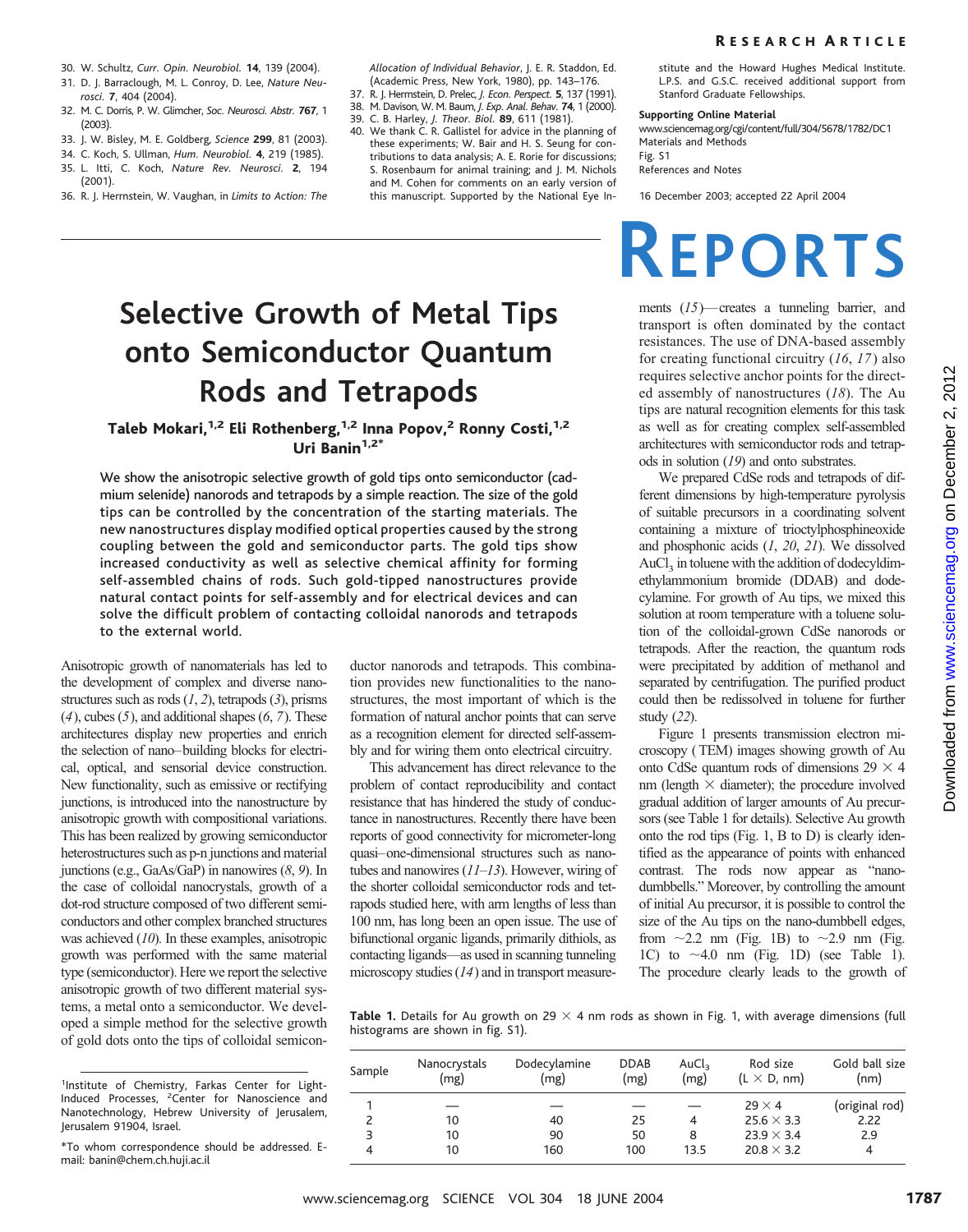#### R EPORTS

natural contact points on the tips of the rods.

An additional observation from the analysis of  $\sim$ 200 particles per sample is that the overall rod length becomes shorter upon Au growth, and there is also a decrease in the average diameter of the rods ( Table 1; see fig. S1 for sizing histograms). Control experiments with DDAB and dodecylamine, but without  $AuCl<sub>3</sub>$ , also showed a decrease in rod dimensions (table S1). Hence, reduction of rod size is related to dissolution of rods in the presence of DDAB and not to the Au growth.

Figure 2A shows energy-dispersive x-ray (EDX ) spectroscopy of a micrometer area with rods after growth; the appearance of Au in the goldenized and purified rod sample is clear. The powder x-ray diffraction pattern for the 29  $\times$  4 nm rod sample comparing the rods before and after gold growth is shown in Fig. 2B. The

**Fig. 1.** TEM images showing controlled growth of Au onto the tips of CdSe quantum rods. (**A**) Original rod sample, 29  $\times$  4 nm. (**B** to **D**) Rod samples 2, 3, and 4, respectively (Table 1) after Au treatment using gradually increased AuCl<sub>3</sub> concentrations; increased Au tip sizes are visible.

chemical characterization of CdSe-Au nano-dumbbells. (**A**) EDX spectrum of the goldenized CdSe rod sample. The relative atom percentage of Au:Cd:Se was 18%:42%:40%. (**B**) Powder x-ray diffraction comparing CdSe rods before (1) and after (2) Au growth. Bulk CdSe and Au peaks are marked. Crystalline Au clearly appears after the growth process. Intensity redistribution in favor of the (002) CdSe peak in the original rods is a result of partial alignment in the deposited rod sample, in which rods grow along 001. (**C** and **D**) HRTEM images of a single nano-dumbbell and a nano-dumbbell tip, respectively. The CdSe lattice for the rod in the center and Au tips at the rod edges can be identified, as marked.

appearance of the Au  $(111)$ ,  $(200)$ , and  $(220)$ peaks after Au growth provides evidence that crystalline Au is formed on the tips.

Further evidence for Au growth onto single rods is provided by HRTEM (highresolution TEM) studies of the nanodumbbells. Figure 2C shows a HRTEM image of a single rod after gold treatment. The lattice image for the rod part composed of CdSe corresponds to growth of rods along the CdSe  $\langle 001 \rangle$  axis, consistent with the earlier studies (*1*, *20*, *21*). The Au is again discerned as the region at the edge with enhanced contrast; the gold lattice is also shown in Fig. 2D. Because of the difference in contrast of CdSe and Au and the orientation of the rod relative to the electron beam, it is difficult to clearly observe both lattice images simultaneously, but under different imaging conditions we





could verify the presence of the CdSe lattice in the center (Fig. 2C) and the Au lattice in the edges (Fig. 2D). The detailed Au-CdSe interface is difficult to study. Our analysis on  $\sim$ 15 rods shows different relative angles for the Au and CdSe lattice, implying that the growth can take place in different forms. However, at the Au-CdSe interface, we can expect Au-Se bonds analogous to the known AuSe material (*23*). This means that the interface is formed with covalent chemical bonds between the metal and the semiconductor and hence can be expected to provide good electrical connectivity.

The method for selective Au growth could be easily expanded and applied to rods of arbitrary dimensions (fig. S2). A remarkable result is obtained for Au growth on CdSe tetrapods, as can be seen in Fig. 3A (showing several tetrapods) and Fig. 3B (showing an enlargement of one tetrapod). Growth occurs selectively on all four tips of the tetrapods, leading a tetrahedral arrangement for the Au tips and once again providing natural contact points for self-assembly of novel structures and for electrical connections.

We have grown metal tips onto CdSe/ZnS core/shell nanorods (29  $\times$  4 nm rods with 2-monolayer ZnS shell) with initial emission quantum yield of 2%. Treatment of these rods with DDAB and dodecylamine without Au led to an increased quantum yield of 4%, likely because of the effect of the excess amine. Au tips with sizes from  $\sim$  2 to 4.5 nm were grown onto the rods. Absorption and photoluminescence (PL) measurements were carried out to study the effect of Au growth on the rod optical properties (Fig. 4). Absorption spectra (Fig. 4A) for the small Au tips on



**Fig. 3.** Au growth on tips of CdSe tetrapods: a general view (**A**) and higher magnification for one tetrapod (**B**).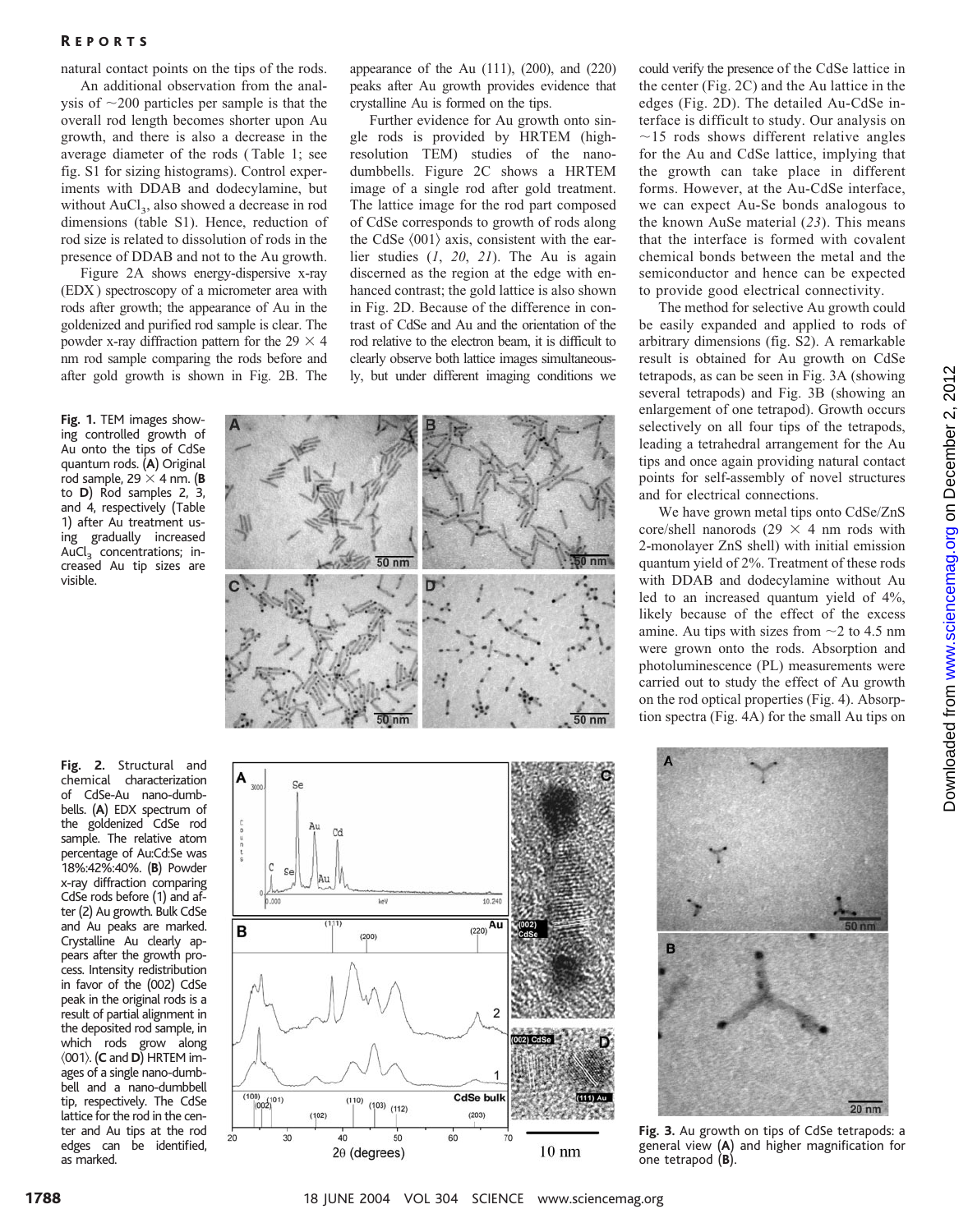the rods still show the excitonic structure, but with increased absorbance in the visible spectrum and the appearance of a tail to the red side of the particle gap. Upon increased Au size, the features of the absorption of the rods are washed out and the tail to the red side becomes more prominent. The spectra should contain, in principle, contributions from the semiconductor part and the plasmon resonance associated with the Au tips. However, we emphasize that attempts to add spectra of the rod template and Au nanocrystals did not reproduce the observed absorption, and we conclude that the spectra are not a simple sum of both components. Instead, these results reflect the modified electronic structure of the Au-rod nano-dumbbell system. The strong mixing of the semiconductor and metal electronic states leads to modified density of states exhibiting broadened levels and a reduced band gap.

The strong coupling of the Au is also observed for the PL (Fig. 4B), which undergoes consider-

able quenching with increased Au ball size, by a factor of  $\sim$ 100 for the smaller Au balls ( $\sim$ 2 nm) and increasing to a factor of  $\sim$  500 for the large Au balls  $(\sim 4.5 \text{ nm})$ . Quenching of the emission by the metal tips is expected via the new nonradiative pathways created by the proximity of metal, likely leading to electron transfer to the Au. This behavior resembles the superquenching effect by highly efficient energy transfer from conjugated polymers to gold nanoparticles (*24*). Moreover, a systematic dependence of quenching on Au size is seen, as shown in the Stern-Volmer type plot (inset, Fig. 4B), resembling the observation in the Au-polymer case (*25*). Both absorption and emission spectra exemplify the large effect of the Au on the semiconductor rod properties in this new system, providing further evidence of the strong bonding of the Au to the CdSe rod.

The role to be played by the Au tips as contact points for wiring the rods is exemplified by conductive atomic force microscopy (C-AFM) measurements carried out on goldenized



**Fig. 4.** Novel properties of nano-dumbbells. (**A** and **B**) Optical spectra for CdSe-ZnS core-shell nanorod sample with varied Au tip size compared to the original rod template. (A) Absorption spectra; Au tip size is indicated. Spectra are offset vertically for clarity. Inset shows TEM image of the sample after Au growth. (B) Photoluminescence spectra; Au tip size is indicated for each trace. Traces were multiplied by 25, 50, and 50 for the 2-nm, 3.2-nm, and 4.5-nm Au tips, respectively, for clarity. Inset shows a plot of relative PL yield for template  $(\Phi^{\rm o})$  over Au rod  $(\Phi)$  versus Au ball size. Measurements were performed for rod solutions in a sealed cuvette under Ar using the 454-nm line of an Ar-ion laser with intensity of 100 mW. Fluorescence was collected under identical conditions for all solutions in a right-angle configuration with a spectrograph/charge-coupled device setup, with integration time of 500 ms. (**C**) C-AFM current image of single nano-dumbbell measured at a sample bias of 2 V. Higher conductance through the Au tips is observed, as seen also by the current cut taken along the rod (along plotted line). In the inset, a TEM image with the same scale of an Au rod is shown for comparison. (D) TEM of a self-assembled chain of nano-dumbbells (29  $\times$  4 nm) formed by adding hexane dithiol bifunctional linker molecules.

 $60 \times 6$  nm rods (TEM in fig. S2F). Rods were deposited onto a conducting highly ordered pyrolitic graphite substrate and embedded in a thin layer of poly(methyl methacrylate) (PMMA) to avoid dragging by the tip, as reported earlier for regular rods (*26*). The current image of a single rod measured by this method reveals that already at a bias of 1.5 to 2 V, small tunneling current is flowing through the tips composed of Au, whereas the central part of the rod consisting of the semiconductor is nonconductive at these conditions (Fig. 4C) (fig. S3). The small tunneling current is determined by the tunneling barriers at tip-nanocrystal and nanocrystal-substrate junctions, dominated primarily by the PMMA. This measurement reveals the notably higher conductance of the Au tips, which would be critical for their use as electrical contact points.

The selective tip growth of Au onto the rods and tetrapods not only has potential importance for enabling electrical connectivity and new paths for self-assembly for such nanostructures; it is also an interesting chemical reaction route with clear selectivity and anisotropic character. The reaction mechanism for the gold growth entails a reduction of Au. TEM examination of the Au solution with DDAB and dodecylamine shows formation of Au particles (fig. S4). This is consistent with earlier reports on the formation of Au particles with amine precursors (*27*) and on Ag nanoparticle formation under mild conditions (*28*). The further role of dodecylamine is revealed from experiments carried out without amine. In this case, considerable aggregation of the CdSe rods was seen (fig. S5). Dodecylamine is known to stabilize the rods and prevent aggregation (*29*). Additionally, without the amine, growth of Au on rods was not initially apparent; only after irradiation under the TEM beam did we observe some Au growth (fig. S5).

The most compelling aspect of the procedure reported here is its specificity leading to selective tip growth. This is assigned to the preferential adsorption of the Au complex onto the rod tips. The tips are more reactive because of the increased surface energy and also possibly because of imperfect passivation of the ligands on these faces, which also leads to preferential growth along the  $\langle 001 \rangle$  axis of CdSe rods  $(1, 20)$ . Once Au nucleates on the edge, it is preferential for additional Au to adhere and grow on that seed. This claim of favored growth on the seed gains support from controlling the Au tip size on the rods by using increased concentration of Au in the gold solution, as was shown in Fig. 1. Moreover, early Au growth as shown in Fig. 1B reveals that in some rods preferential early growth occurs on one tip, in agreement with the surfactantcontrolled growth model suggested for CdSe rods (*1*, *20*, *21*). From the viewpoint of chemical reactivity, the asymmetry in reaction to selectively occur at the tips versus the rest of the nanostructure is fascinating.